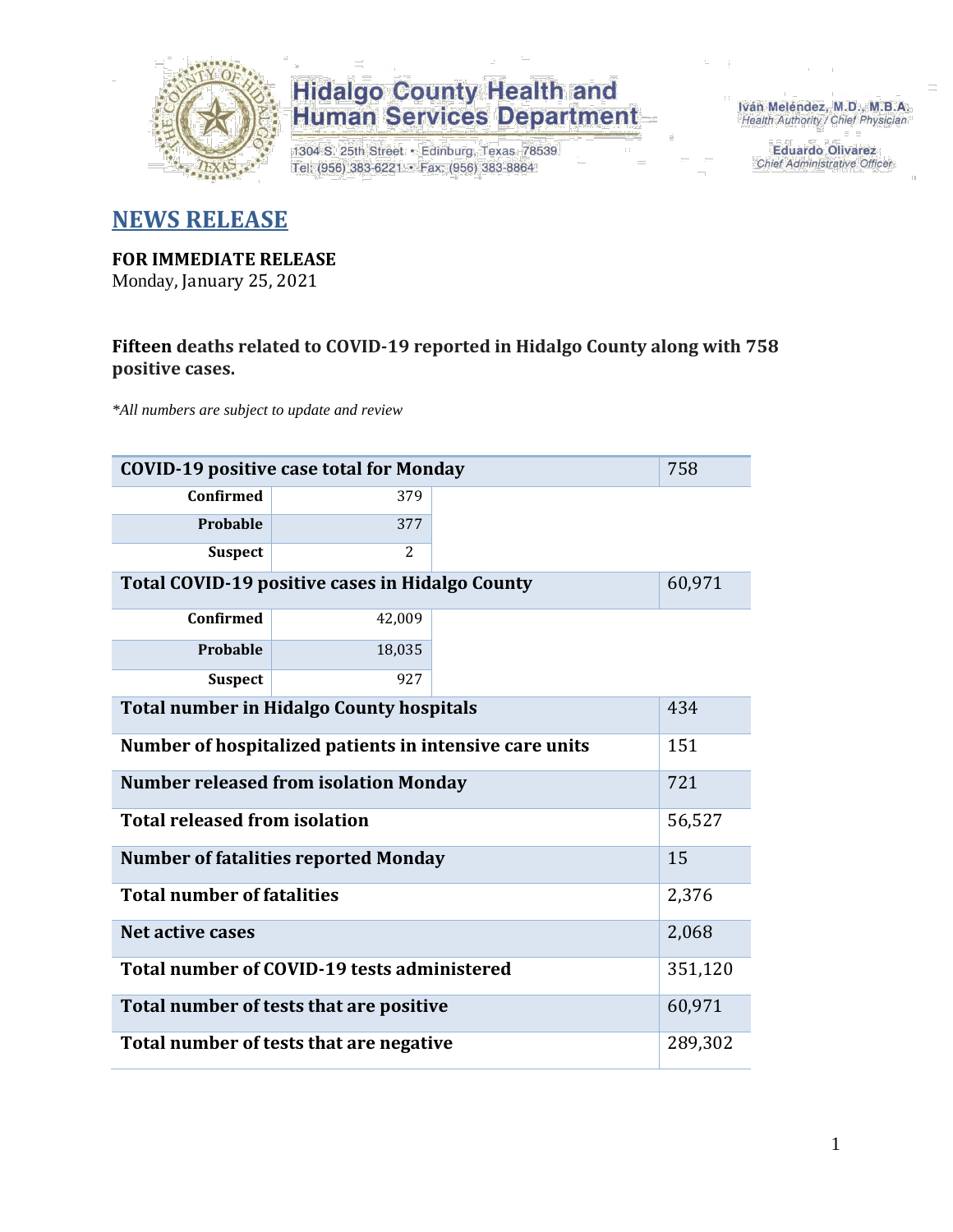

1304 S. 25th Street · Edinburg, Texas 78539 Tel: (956) 383-6221 · Fax: (956) 383-8864

Iván Meléndez, M.D., M.B.A. Health Authority / Chief Physician

> **Eduardo Olivarez** Chief Administrative Officer

*Hidalgo County uses the case status definition provided by the Texas Department of State Health Service's 2020 Epi Case Criteria Guide revised November 2020.*

- *1. Confirmed: A person who has tested positive through a molecular or PCR (oral or nasal swabs) test that looks for the presence of the virus's genetic material.*
- *2. Probable: A person who meets presumptive laboratory evidence through detection of COVID-19 by antigen test in a respiratory specimen.*
- *3. Suspect: A person who meets supported laboratory evidence through detection of specific antibodies in serum, plasma, whole body, and no prior history of being confirmed or probable case.*

*For more information of case status definition for COVID-19, please refer to:*

[https://www.dshs.state.tx.us/IDCU/investigation/epi-case-criteria-guide/2020-Epi-Case-Criteria-](https://www.dshs.state.tx.us/IDCU/investigation/epi-case-criteria-guide/2020-Epi-Case-Criteria-Guide.pdf)[Guide.pdf](https://www.dshs.state.tx.us/IDCU/investigation/epi-case-criteria-guide/2020-Epi-Case-Criteria-Guide.pdf)

The deaths include:

|                | Age   | Gender | <b>City</b> |    | Age   | Gender | <b>City</b>    |
|----------------|-------|--------|-------------|----|-------|--------|----------------|
| $\mathbf 1$    | 60s   | Female | Alton       | 9  | $70+$ | Male   | <b>Mission</b> |
| $\mathbf{2}$   | $70+$ | Male   | Donna       | 10 | $70+$ | Female | Pharr          |
| 3              | $70+$ | Female | McAllen     | 11 | $70+$ | Female | Pharr          |
| 4              | $70+$ | Male   | McAllen     | 12 | $70+$ | Female | Undisclosed    |
| $\overline{5}$ | $70+$ | Male   | McAllen     | 13 | $70+$ | Female | Weslaco        |
| 6              | $70+$ | Male   | McAllen     | 14 | $70+$ | Female | Weslaco        |
| 7              | $70+$ | Male   | McAllen     | 15 | $70+$ | Female | Weslaco        |
| 8              | $70+$ | Male   | Mercedes    |    |       |        |                |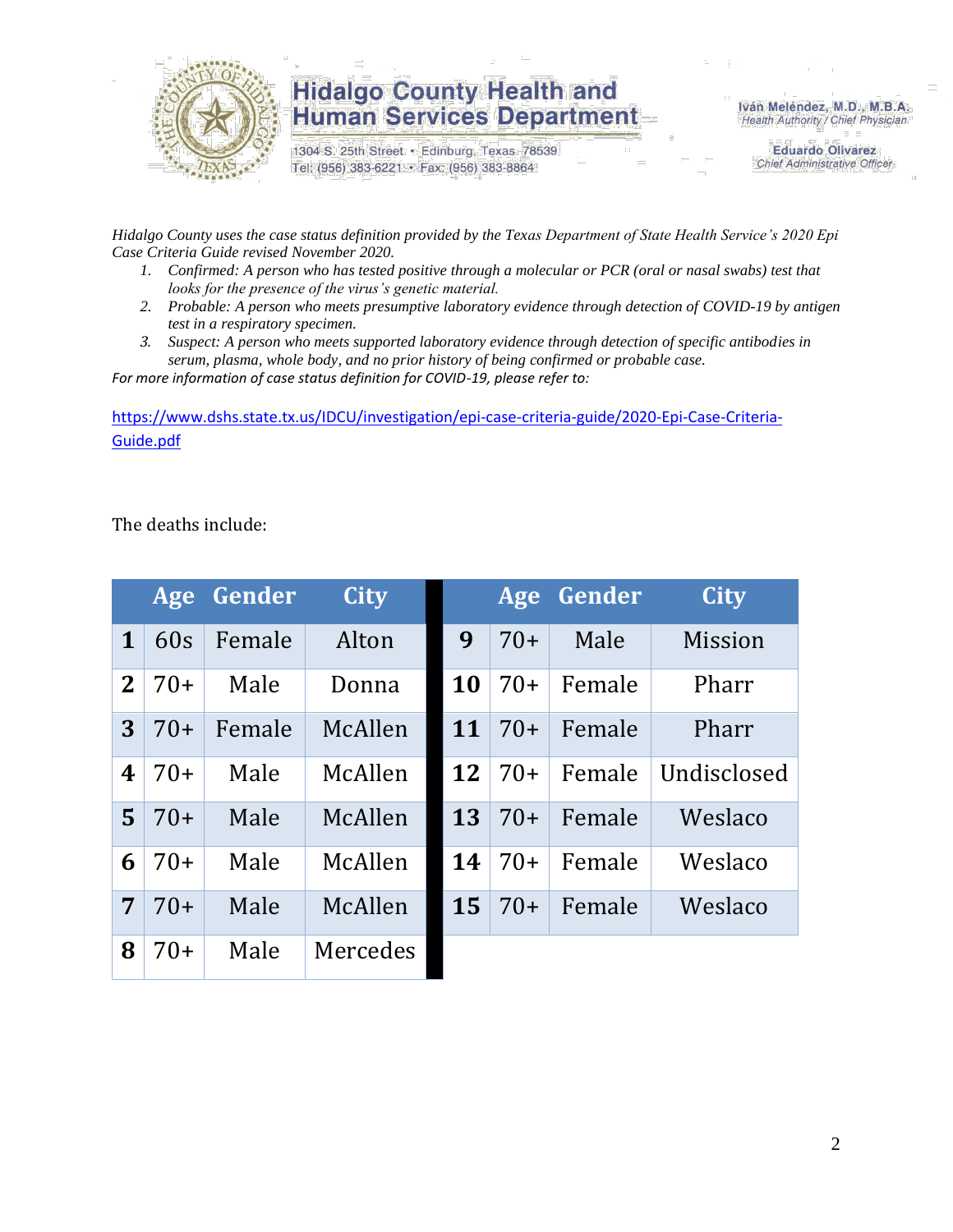

1304 S. 25th Street · Edinburg, Texas 78539 Tel: (956) 383-6221 · Fax: (956) 383-8864

Iván Meléndez, M.D., M.B.A.<br>Health Authority / Chief Physician

**Eduardo Olivarez** Chief Administrative Officer

#### Monday, January 25, 2021 positive cases include:

|                         | Age                      | <b>Gender</b>             | <b>City</b> |     | Age               | <b>Gender</b>           | <b>City</b> |     | Age          | Gender      | <b>City</b> |
|-------------------------|--------------------------|---------------------------|-------------|-----|-------------------|-------------------------|-------------|-----|--------------|-------------|-------------|
| $\mathbf{1}$            | <b>Range</b><br>$0 - 19$ | $\overline{F}$            | Alamo       | 254 | Range<br>$0 - 19$ | M                       | McAllen     | 507 | Range<br>60s | F           | Mission     |
| $\mathbf 2$             | $0 - 19$                 | $\rm F$                   | Alamo       | 255 | $0 - 19$          | $\rm F$                 | McAllen     | 508 | 60s          | ${\bf F}$   | Mission     |
| 3                       | 20s                      | $\rm F$                   | Alamo       | 256 | $0 - 19$          | $\mathbf M$             | McAllen     | 509 | 60s          | ${\bf F}$   | Mission     |
| $\overline{\mathbf{4}}$ | 20s                      | $\mathbf M$               | Alamo       | 257 | $0 - 19$          | $\mathbf M$             | McAllen     | 510 | 60s          | M           | Mission     |
| 5                       | 20s                      | M                         | Alamo       | 258 | 20s               | $\mathbf M$             | McAllen     | 511 | 60s          | $\rm F$     | Mission     |
| 6                       | 20s                      | $\rm F$                   | Alamo       | 259 | 20s               | $\rm F$                 | McAllen     | 512 | 60s          | ${\bf F}$   | Mission     |
| 7                       | 20s                      | $\mathbf M$               | Alamo       | 260 | 20s               | $\rm F$                 | McAllen     | 513 | 60s          | $\rm F$     | Mission     |
| ${\bf 8}$               | 30s                      | $\rm F$                   | Alamo       | 261 | 20s               | $\rm F$                 | McAllen     | 514 | 60s          | ${\bf F}$   | Mission     |
| 9                       | 30s                      | ${\bf F}$                 | Alamo       | 262 | 20s               | $\overline{\mathrm{F}}$ | McAllen     | 515 | 60s          | M           | Mission     |
| 10                      | 30s                      | ${\bf F}$                 | Alamo       | 263 | 20s               | $\rm F$                 | McAllen     | 516 | 60s          | $\mathbf M$ | Mission     |
| 11                      | 30s                      | M                         | Alamo       | 264 | 20s               | ${\bf F}$               | McAllen     | 517 | 60s          | $\mathbf M$ | Mission     |
| 12                      | $\overline{30s}$         | $\rm F$                   | Alamo       | 265 | 20s               | $\rm F$                 | McAllen     | 518 | 60s          | ${\bf F}$   | Mission     |
| 13                      | 30s                      | $\rm F$                   | Alamo       | 266 | 20s               | $\rm F$                 | McAllen     | 519 | 60s          | $\mathbf M$ | Mission     |
| 14                      | 30s                      | $\mathbf M$               | Alamo       | 267 | 20s               | $\mathbf M$             | McAllen     | 520 | 60s          | F           | Mission     |
| 15                      | 40s                      | ${\bf F}$                 | Alamo       | 268 | 20s               | $\mathbf M$             | McAllen     | 521 | $70+$        | ${\bf F}$   | Mission     |
| 16                      | 40s                      | $\rm F$                   | Alamo       | 269 | 20s               | $\rm F$                 | McAllen     | 522 | $70+$        | ${\bf F}$   | Mission     |
| 17                      | 40s                      | $\rm F$                   | Alamo       | 270 | 20s               | $\mathbf M$             | McAllen     | 523 | $70+$        | ${\bf F}$   | Mission     |
| 18                      | 40s                      | F                         | Alamo       | 271 | 20s               | $\mathbf M$             | McAllen     | 524 | $70+$        | F           | Mission     |
| 19                      | 50s                      | ${\bf F}$                 | Alamo       | 272 | 20s               | $\rm F$                 | McAllen     | 525 | $70+$        | ${\bf F}$   | Mission     |
| 20                      | 50s                      | $\mathbf M$               | Alamo       | 273 | 20s               | $\rm F$                 | McAllen     | 526 | $70+$        | ${\bf F}$   | Mission     |
| 21                      | 50s                      | $\boldsymbol{\mathrm{F}}$ | Alamo       | 274 | 20s               | $\rm F$                 | McAllen     | 527 | $70+$        | ${\bf F}$   | Mission     |
| 22                      | 50s                      | ${\bf F}$                 | Alamo       | 275 | 20s               | $\rm F$                 | McAllen     | 528 | $70+$        | ${\bf F}$   | Mission     |
| 23                      | $70+$                    | ${\bf F}$                 | Alamo       | 276 | 20s               | $\mathbf M$             | McAllen     | 529 | $70+$        | ${\bf F}$   | Mission     |
| 24                      | $70+$                    | M                         | Alamo       | 277 | 20s               | $\mathbf M$             | McAllen     | 530 | $70+$        | F           | Mission     |
| 25                      | $70+$                    | $\mathbf M$               | Alamo       | 278 | 20s               | $\rm F$                 | McAllen     | 531 | $70+$        | ${\bf F}$   | Mission     |
| 26                      | $70+$                    | F                         | Alamo       | 279 | 20s               | $\mathbf M$             | McAllen     | 532 | $70+$        | F           | Mission     |
| 27                      | $70+$                    | $\boldsymbol{\mathrm{F}}$ | Alamo       | 280 | 20s               | $\rm F$                 | McAllen     | 533 | $70+$        | ${\bf F}$   | Mission     |
| 28                      | $0 - 19$                 | M                         | Alton       | 281 | 30s               | M                       | McAllen     | 534 | $0 - 19$     | ${\bf F}$   | Pharr       |
| 29                      | $0 - 19$                 | $\mathbf M$               | Alton       | 282 | 30s               | $\mathbf M$             | McAllen     | 535 | $0 - 19$     | ${\bf F}$   | Pharr       |
| 30                      | $0 - 19$                 | ${\bf F}$                 | Alton       | 283 | 30s               | $\mathbf M$             | McAllen     | 536 | $0 - 19$     | $\mathbf M$ | Pharr       |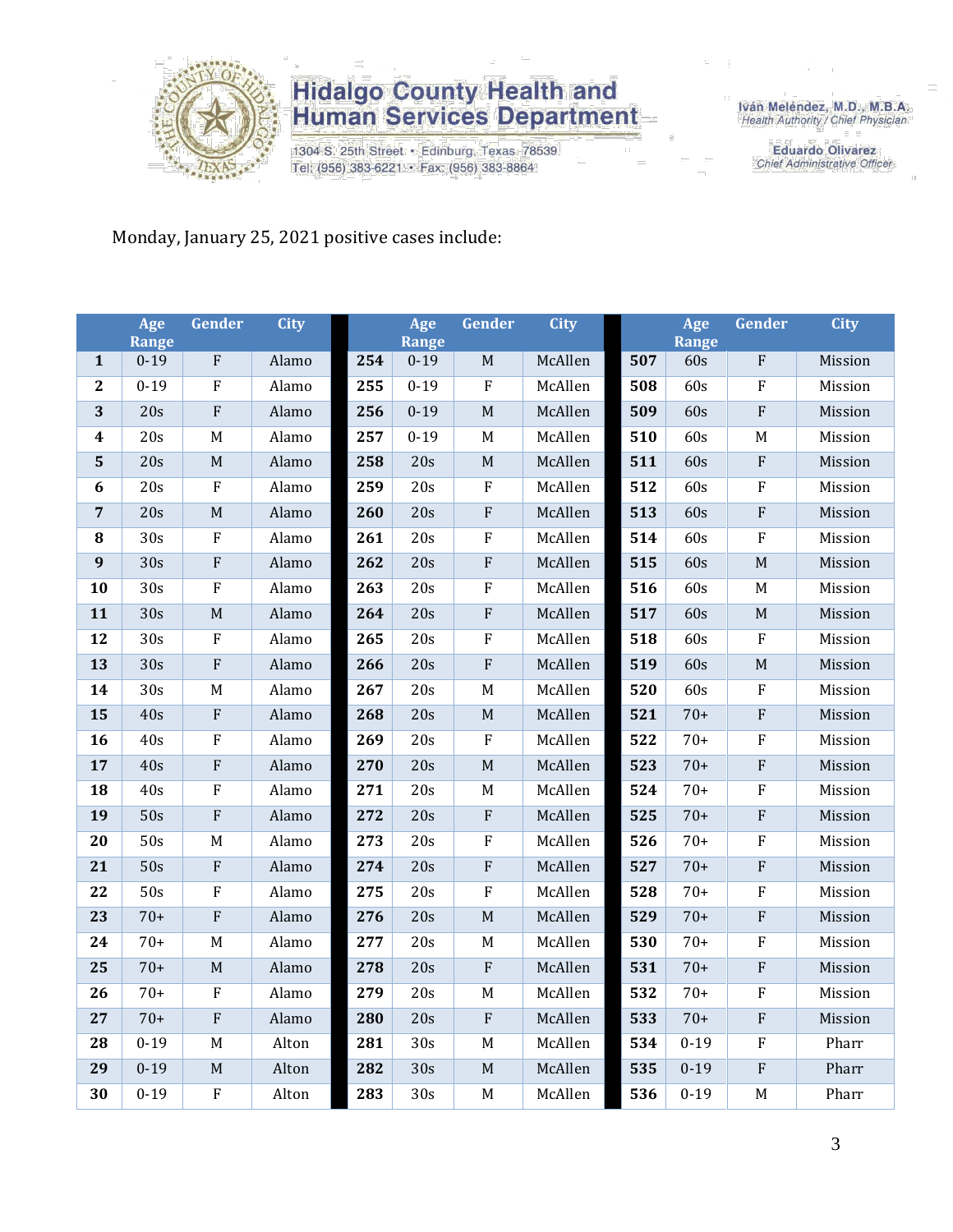

1304 S. 25th Street · Edinburg, Texas 78539 Tel: (956) 383-6221 · Fax: (956) 383-8864

Iván Meléndez, M.D., M.B.A.<br>Health Authority / Chief Physician

| 31 | $0 - 19$        | $\mathbf F$               | Alton | 284 | 30s | $\mathbf M$  | McAllen | 537 | $0 - 19$        | $\rm F$                   | Pharr |
|----|-----------------|---------------------------|-------|-----|-----|--------------|---------|-----|-----------------|---------------------------|-------|
| 32 | $0 - 19$        | ${\bf F}$                 | Alton | 285 | 30s | M            | McAllen | 538 | $0 - 19$        | $\rm F$                   | Pharr |
| 33 | $0 - 19$        | $\mathbf M$               | Alton | 286 | 30s | $\,$ F       | McAllen | 539 | $0 - 19$        | $\rm F$                   | Pharr |
| 34 | 30s             | $\rm F$                   | Alton | 287 | 30s | ${\bf F}$    | McAllen | 540 | $0 - 19$        | $\mathbf M$               | Pharr |
| 35 | 30s             | ${\bf F}$                 | Alton | 288 | 30s | ${\bf F}$    | McAllen | 541 | $0 - 19$        | $\boldsymbol{\mathrm{F}}$ | Pharr |
| 36 | 30s             | ${\bf F}$                 | Alton | 289 | 30s | M            | McAllen | 542 | $0 - 19$        | M                         | Pharr |
| 37 | 30s             | ${\bf F}$                 | Alton | 290 | 30s | $\rm F$      | McAllen | 543 | $0 - 19$        | $\mathbf M$               | Pharr |
| 38 | 30s             | M                         | Alton | 291 | 30s | ${\bf F}$    | McAllen | 544 | $0 - 19$        | $\mathbf F$               | Pharr |
| 39 | 40s             | $\boldsymbol{\mathrm{F}}$ | Alton | 292 | 30s | $\mathbf M$  | McAllen | 545 | $0 - 19$        | $\boldsymbol{\mathrm{F}}$ | Pharr |
| 40 | 40s             | ${\bf F}$                 | Alton | 293 | 30s | $\mathbf F$  | McAllen | 546 | $0 - 19$        | ${\bf F}$                 | Pharr |
| 41 | 40s             | ${\bf F}$                 | Alton | 294 | 30s | ${\bf F}$    | McAllen | 547 | $0 - 19$        | $\mathbf M$               | Pharr |
| 42 | 50s             | ${\bf F}$                 | Alton | 295 | 30s | $\rm F$      | McAllen | 548 | $0 - 19$        | M                         | Pharr |
| 43 | 60s             | $\boldsymbol{\mathrm{F}}$ | Alton | 296 | 30s | $\rm F$      | McAllen | 549 | $0 - 19$        | $\, {\bf F}$              | Pharr |
| 44 | $70+$           | $\boldsymbol{\mathrm{F}}$ | Alton | 297 | 30s | $\rm F$      | McAllen | 550 | 20s             | ${\bf F}$                 | Pharr |
| 45 | $70+$           | $\rm F$                   | Alton | 298 | 40s | $\rm F$      | McAllen | 551 | 20s             | $\mathbf M$               | Pharr |
| 46 | $0 - 19$        | ${\bf F}$                 | Donna | 299 | 40s | M            | McAllen | 552 | 20s             | M                         | Pharr |
| 47 | $0 - 19$        | M                         | Donna | 300 | 40s | $\mathbf M$  | McAllen | 553 | 20s             | $\rm F$                   | Pharr |
| 48 | $0 - 19$        | $\rm F$                   | Donna | 301 | 40s | M            | McAllen | 554 | 20s             | M                         | Pharr |
| 49 | $0 - 19$        | $\mathbf M$               | Donna | 302 | 40s | $\mathbf M$  | McAllen | 555 | 20s             | $\boldsymbol{\mathrm{F}}$ | Pharr |
| 50 | $0 - 19$        | M                         | Donna | 303 | 40s | $\rm F$      | McAllen | 556 | 20s             | $\rm F$                   | Pharr |
| 51 | $0 - 19$        | $\mathbf M$               | Donna | 304 | 40s | ${\bf F}$    | McAllen | 557 | 20s             | $\mathbf M$               | Pharr |
| 52 | $0 - 19$        | ${\bf F}$                 | Donna | 305 | 40s | ${\bf F}$    | McAllen | 558 | 20s             | $\rm F$                   | Pharr |
| 53 | $0 - 19$        | M                         | Donna | 306 | 40s | ${\bf F}$    | McAllen | 559 | 20s             | ${\bf F}$                 | Pharr |
| 54 | $0 - 19$        | ${\bf F}$                 | Donna | 307 | 40s | ${\bf F}$    | McAllen | 560 | 20s             | ${\bf F}$                 | Pharr |
| 55 | $0 - 19$        | ${\bf F}$                 | Donna | 308 | 40s | ${\bf F}$    | McAllen | 561 | 30s             | $\mathbf M$               | Pharr |
| 56 | $0 - 19$        | ${\bf F}$                 | Donna | 309 | 40s | M            | McAllen | 562 | 30s             | $\rm F$                   | Pharr |
| 57 | 20s             | ${\bf F}$                 | Donna | 310 | 40s | $\mathbf M$  | McAllen | 563 | 30s             | $\mathbf M$               | Pharr |
| 58 | 20s             | F                         | Donna | 311 | 40s | $\mathbf M$  | McAllen | 564 | 30 <sub>s</sub> | M                         | Pharr |
| 59 | 20s             | M                         | Donna | 312 | 40s | $\mathbf{F}$ | McAllen | 565 | 30s             | M                         | Pharr |
| 60 | 20s             | M                         | Donna | 313 | 40s | M            | McAllen | 566 | 30s             | $\mathbf{F}$              | Pharr |
| 61 | 20s             | $\rm F$                   | Donna | 314 | 40s | $\mathbf M$  | McAllen | 567 | 30s             | $\mathbf M$               | Pharr |
| 62 | 20s             | ${\bf F}$                 | Donna | 315 | 50s | $\rm F$      | McAllen | 568 | 40s             | M                         | Pharr |
| 63 | 20s             | $\boldsymbol{\mathrm{F}}$ | Donna | 316 | 50s | ${\bf F}$    | McAllen | 569 | 40s             | M                         | Pharr |
| 64 | 30 <sub>s</sub> | F                         | Donna | 317 | 50s | $\mathbf F$  | McAllen | 570 | 40s             | $\rm F$                   | Pharr |
| 65 | 30 <sub>s</sub> | $\mathbf{F}$              | Donna | 318 | 50s | ${\bf F}$    | McAllen | 571 | 40s             | $\mathbf{F}$              | Pharr |
| 66 | 40s             | M                         | Donna | 319 | 50s | $\mathbf M$  | McAllen | 572 | 40s             | M                         | Pharr |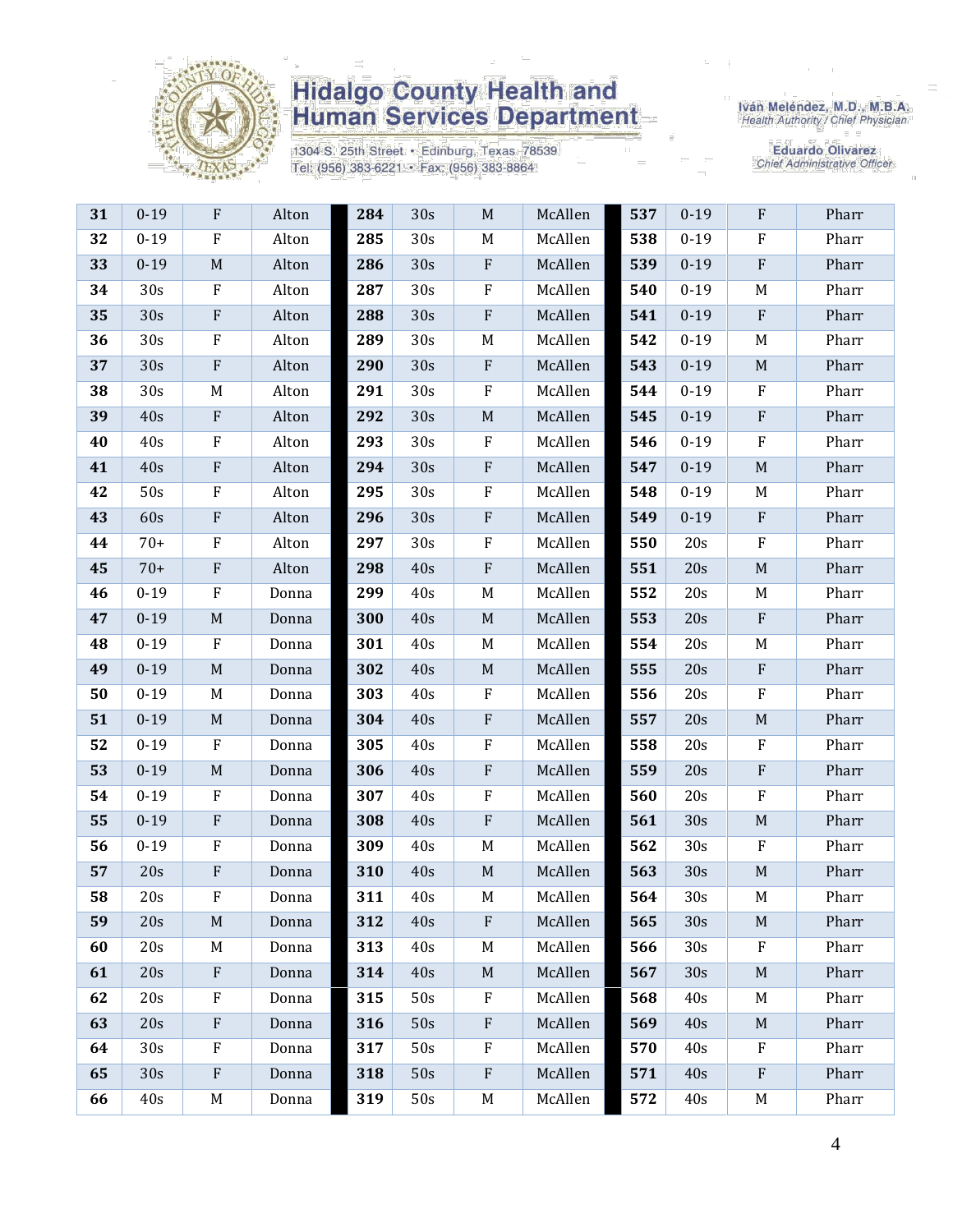

1304 S. 25th Street · Edinburg, Texas 78539 Tel: (956) 383-6221 · Fax: (956) 383-8864

Iván Meléndez, M.D., M.B.A.<br>Health Authority / Chief Physician

| 67  | 40s      | ${\bf F}$    | Donna    | 320 | 50s      | ${\bf F}$   | McAllen  | 573 | 40s      | $\rm F$      | Pharr    |
|-----|----------|--------------|----------|-----|----------|-------------|----------|-----|----------|--------------|----------|
| 68  | 40s      | M            | Donna    | 321 | 50s      | ${\bf F}$   | McAllen  | 574 | 40s      | M            | Pharr    |
| 69  | 40s      | M            | Donna    | 322 | 50s      | ${\bf F}$   | McAllen  | 575 | 40s      | $\rm F$      | Pharr    |
| 70  | 40s      | $\mathbf{F}$ | Donna    | 323 | 50s      | M           | McAllen  | 576 | 40s      | M            | Pharr    |
| 71  | 40s      | $\rm F$      | Donna    | 324 | 50s      | ${\bf F}$   | McAllen  | 577 | 40s      | $\mathbf M$  | Pharr    |
| 72  | 50s      | M            | Donna    | 325 | 50s      | $M_{\rm}$   | McAllen  | 578 | 40s      | $\rm F$      | Pharr    |
| 73  | 50s      | $\rm F$      | Donna    | 326 | 50s      | $\mathbf M$ | McAllen  | 579 | 40s      | $\mathbf M$  | Pharr    |
| 74  | 60s      | $\rm F$      | Donna    | 327 | 50s      | ${\bf F}$   | McAllen  | 580 | 40s      | $\rm F$      | Pharr    |
| 75  | 60s      | $\mathbf M$  | Donna    | 328 | 50s      | ${\bf F}$   | McAllen  | 581 | 40s      | $\rm F$      | Pharr    |
| 76  | 60s      | M            | Donna    | 329 | 50s      | F           | McAllen  | 582 | 40s      | M            | Pharr    |
| 77  | 60s      | $\mathbf M$  | Donna    | 330 | 50s      | ${\bf F}$   | McAllen  | 583 | 40s      | $\rm F$      | Pharr    |
| 78  | $70+$    | $\mathbf{F}$ | Donna    | 331 | 60s      | ${\bf F}$   | McAllen  | 584 | 50s      | M            | Pharr    |
| 79  | $70+$    | $\mathbf M$  | Donna    | 332 | 60s      | ${\bf F}$   | McAllen  | 585 | 50s      | $\mathbf{F}$ | Pharr    |
| 80  | $0 - 19$ | M            | Edinburg | 333 | 60s      | ${\bf F}$   | McAllen  | 586 | 50s      | M            | Pharr    |
| 81  | $0 - 19$ | $\rm F$      | Edinburg | 334 | 60s      | ${\bf F}$   | McAllen  | 587 | 50s      | $\mathbf M$  | Pharr    |
| 82  | $0 - 19$ | $\rm F$      | Edinburg | 335 | 60s      | $M_{\odot}$ | McAllen  | 588 | 50s      | $\rm F$      | Pharr    |
| 83  | $0 - 19$ | $\rm F$      | Edinburg | 336 | 60s      | ${\bf F}$   | McAllen  | 589 | 50s      | $\mathbf M$  | Pharr    |
| 84  | $0 - 19$ | M            | Edinburg | 337 | 60s      | $\mathbf M$ | McAllen  | 590 | 50s      | M            | Pharr    |
| 85  | $0 - 19$ | $\rm F$      | Edinburg | 338 | 60s      | ${\bf F}$   | McAllen  | 591 | 60s      | $\rm F$      | Pharr    |
| 86  | $0 - 19$ | $\rm F$      | Edinburg | 339 | 60s      | $\rm F$     | McAllen  | 592 | 60s      | $\rm F$      | Pharr    |
| 87  | $0 - 19$ | $\rm F$      | Edinburg | 340 | 60s      | $\mathbf M$ | McAllen  | 593 | 60s      | $\rm F$      | Pharr    |
| 88  | $0 - 19$ | M            | Edinburg | 341 | $70+$    | $\mathbf M$ | McAllen  | 594 | 60s      | $\rm F$      | Pharr    |
| 89  | $0 - 19$ | $\rm F$      | Edinburg | 342 | $70+$    | ${\bf F}$   | McAllen  | 595 | $70+$    | $\rm F$      | Pharr    |
| 90  | $0 - 19$ | $\mathbf{F}$ | Edinburg | 343 | $70+$    | F           | McAllen  | 596 | $70+$    | $\rm F$      | Pharr    |
| 91  | $0 - 19$ | $\mathbf M$  | Edinburg | 344 | $70+$    | ${\bf F}$   | McAllen  | 597 | $0 - 19$ | $\rm F$      | San Juan |
| 92  | $0 - 19$ | M            | Edinburg | 345 | $70+$    | M           | McAllen  | 598 | $0 - 19$ | $\rm F$      | San Juan |
| 93  | $0 - 19$ | $\mathbf M$  | Edinburg | 346 | $70+$    | $\mathbf M$ | McAllen  | 599 | $0 - 19$ | ${\bf F}$    | San Juan |
| 94  | $0 - 19$ | F            | Edinburg | 347 | $70+$    | M           | McAllen  | 600 | $0 - 19$ | ${\bf F}$    | San Juan |
| 95  | $0 - 19$ | $\rm F$      | Edinburg | 348 | $0 - 19$ | $\mathbf M$ | Mercedes | 601 | $0 - 19$ | $\rm F$      | San Juan |
| 96  | $0 - 19$ | $\rm F$      | Edinburg | 349 | $0 - 19$ | M           | Mercedes | 602 | $0 - 19$ | $\rm F$      | San Juan |
| 97  | $0 - 19$ | $\mathbf M$  | Edinburg | 350 | $0 - 19$ | ${\bf F}$   | Mercedes | 603 | 20s      | $M_{\rm}$    | San Juan |
| 98  | $0 - 19$ | M            | Edinburg | 351 | $0 - 19$ | M           | Mercedes | 604 | 20s      | M            | San Juan |
| 99  | $0 - 19$ | $\rm F$      | Edinburg | 352 | $0 - 19$ | $\mathbf M$ | Mercedes | 605 | 20s      | $\rm F$      | San Juan |
| 100 | $0 - 19$ | $\mathbf{F}$ | Edinburg | 353 | $0 - 19$ | M           | Mercedes | 606 | 20s      | $\rm F$      | San Juan |
| 101 | $0 - 19$ | $\rm F$      | Edinburg | 354 | $0 - 19$ | ${\bf F}$   | Mercedes | 607 | 20s      | $\mathbf{F}$ | San Juan |
| 102 | $0 - 19$ | $\rm F$      | Edinburg | 355 | $0 - 19$ | ${\bf F}$   | Mercedes | 608 | 20s      | $\rm F$      | San Juan |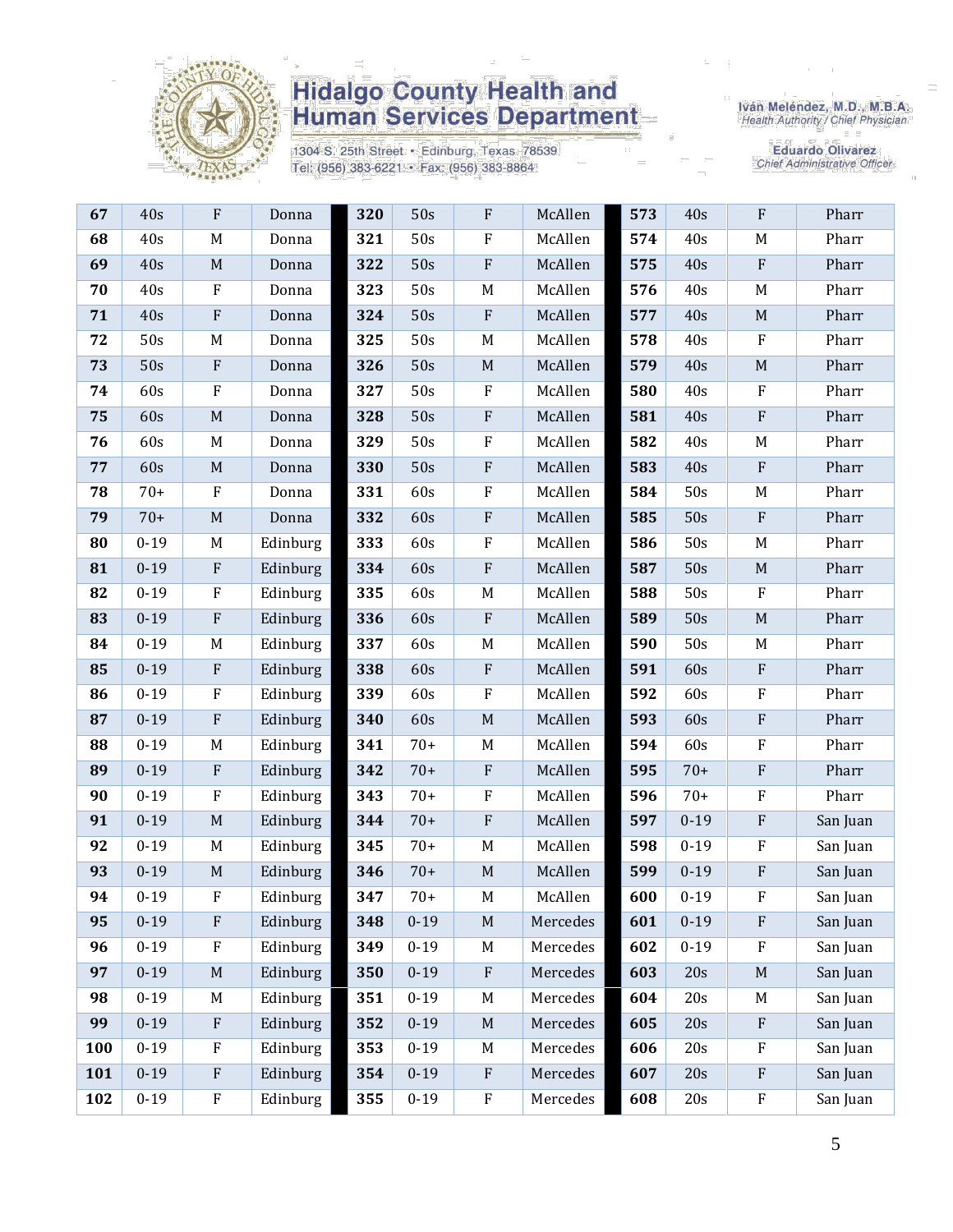

1304 S. 25th Street · Edinburg, Texas 78539 Tel: (956) 383-6221 · Fax: (956) 383-8864

Iván Meléndez, M.D., M.B.A.<br>Health Authority / Chief Physician

| 103 | $0 - 19$ | ${\bf F}$   | Edinburg | 356 | $0 - 19$ | $\rm F$     | Mercedes | 609 | 20s      | ${\bf F}$    | San Juan    |
|-----|----------|-------------|----------|-----|----------|-------------|----------|-----|----------|--------------|-------------|
| 104 | $0 - 19$ | M           | Edinburg | 357 | 20s      | $\rm F$     | Mercedes | 610 | 20s      | $\rm F$      | San Juan    |
| 105 | $0 - 19$ | $\rm F$     | Edinburg | 358 | 20s      | $\rm F$     | Mercedes | 611 | 30s      | $\mathbf M$  | San Juan    |
| 106 | $0 - 19$ | $\rm F$     | Edinburg | 359 | 20s      | $\rm F$     | Mercedes | 612 | 30s      | $\mathbf M$  | San Juan    |
| 107 | $0-19$   | $\rm F$     | Edinburg | 360 | 20s      | ${\bf F}$   | Mercedes | 613 | 30s      | $\mathbf M$  | San Juan    |
| 108 | $0 - 19$ | $\rm F$     | Edinburg | 361 | 30s      | $\mathbf M$ | Mercedes | 614 | 30s      | $\mathbf F$  | San Juan    |
| 109 | $0 - 19$ | ${\bf F}$   | Edinburg | 362 | 30s      | $\mathbf M$ | Mercedes | 615 | 30s      | ${\bf F}$    | San Juan    |
| 110 | $0 - 19$ | M           | Edinburg | 363 | 30s      | $\rm F$     | Mercedes | 616 | 30s      | M            | San Juan    |
| 111 | $0 - 19$ | $\mathbf M$ | Edinburg | 364 | 40s      | $\mathbf M$ | Mercedes | 617 | 30s      | ${\bf F}$    | San Juan    |
| 112 | $0 - 19$ | M           | Edinburg | 365 | 40s      | M           | Mercedes | 618 | 30s      | M            | San Juan    |
| 113 | $0 - 19$ | M           | Edinburg | 366 | 40s      | $\mathbf M$ | Mercedes | 619 | 30s      | ${\bf F}$    | San Juan    |
| 114 | $0 - 19$ | ${\bf F}$   | Edinburg | 367 | 50s      | $M_{\rm}$   | Mercedes | 620 | 30s      | ${\bf F}$    | San Juan    |
| 115 | 20s      | $\rm F$     | Edinburg | 368 | 50s      | ${\bf F}$   | Mercedes | 621 | 40s      | ${\bf F}$    | San Juan    |
| 116 | 20s      | $\rm F$     | Edinburg | 369 | 50s      | $\mathbf M$ | Mercedes | 622 | 40s      | ${\bf F}$    | San Juan    |
| 117 | 20s      | $\rm F$     | Edinburg | 370 | 60s      | ${\bf F}$   | Mercedes | 623 | 40s      | $\mathbf M$  | San Juan    |
| 118 | 20s      | M           | Edinburg | 371 | $70+$    | $\mathbf M$ | Mercedes | 624 | 40s      | $\rm F$      | San Juan    |
| 119 | 20s      | M           | Edinburg | 372 | $70+$    | $\rm F$     | Mercedes | 625 | 40s      | ${\bf F}$    | San Juan    |
| 120 | 20s      | $\rm F$     | Edinburg | 373 | $70+$    | $\mathbf M$ | Mercedes | 626 | 40s      | M            | San Juan    |
| 121 | 20s      | $\rm F$     | Edinburg | 374 | $0 - 19$ | $\mathbf M$ | Mission  | 627 | 50s      | $\mathbf M$  | San Juan    |
| 122 | 20s      | $\rm F$     | Edinburg | 375 | $0 - 19$ | $\rm F$     | Mission  | 628 | 50s      | $\rm F$      | San Juan    |
| 123 | 20s      | ${\bf F}$   | Edinburg | 376 | $0 - 19$ | $\rm F$     | Mission  | 629 | 50s      | $\rm F$      | San Juan    |
| 124 | 20s      | $\rm F$     | Edinburg | 377 | $0 - 19$ | $\mathbf M$ | Mission  | 630 | 60s      | $\mathbf M$  | San Juan    |
| 125 | 20s      | $\rm F$     | Edinburg | 378 | $0 - 19$ | ${\bf F}$   | Mission  | 631 | 60s      | ${\bf F}$    | San Juan    |
| 126 | 20s      | $\rm F$     | Edinburg | 379 | $0 - 19$ | M           | Mission  | 632 | $70+$    | ${\bf F}$    | San Juan    |
| 127 | 20s      | $\mathbf M$ | Edinburg | 380 | $0 - 19$ | $\mathbf M$ | Mission  | 633 | $70+$    | $\mathbf M$  | San Juan    |
| 128 | 20s      | M           | Edinburg | 381 | $0 - 19$ | M           | Mission  | 634 | $70+$    | ${\bf F}$    | San Juan    |
| 129 | 20s      | $\rm F$     | Edinburg | 382 | $0 - 19$ | $\rm F$     | Mission  | 635 | $0 - 19$ | $\mathbf M$  | Undisclosed |
| 130 | 20s      | $\rm F$     | Edinburg | 383 | $0 - 19$ | $\rm F$     | Mission  | 636 | $0 - 19$ | $\mathbf U$  | Undisclosed |
| 131 | 20s      | $\mathbf M$ | Edinburg | 384 | $0 - 19$ | $\rm F$     | Mission  | 637 | $0 - 19$ | $\rm F$      | Undisclosed |
| 132 | 20s      | M           | Edinburg | 385 | $0 - 19$ | M           | Mission  | 638 | $0 - 19$ | $\mathbf F$  | Undisclosed |
| 133 | 20s      | $\mathbf M$ | Edinburg | 386 | $0 - 19$ | $\rm F$     | Mission  | 639 | $0 - 19$ | $\mathbf M$  | Undisclosed |
| 134 | 20s      | M           | Edinburg | 387 | $0 - 19$ | $\mathbf M$ | Mission  | 640 | $0 - 19$ | $\mathbf{F}$ | Undisclosed |
| 135 | 20s      | $\rm F$     | Edinburg | 388 | $0 - 19$ | $\mathbf M$ | Mission  | 641 | $0 - 19$ | ${\bf F}$    | Undisclosed |
| 136 | 20s      | $\rm F$     | Edinburg | 389 | $0 - 19$ | M           | Mission  | 642 | $0 - 19$ | $\rm F$      | Undisclosed |
| 137 | 20s      | M           | Edinburg | 390 | $0 - 19$ | ${\bf F}$   | Mission  | 643 | $0 - 19$ | $\mathbf M$  | Undisclosed |
| 138 | 20s      | M           | Edinburg | 391 | $0 - 19$ | $\mathbf M$ | Mission  | 644 | $0 - 19$ | M            | Undisclosed |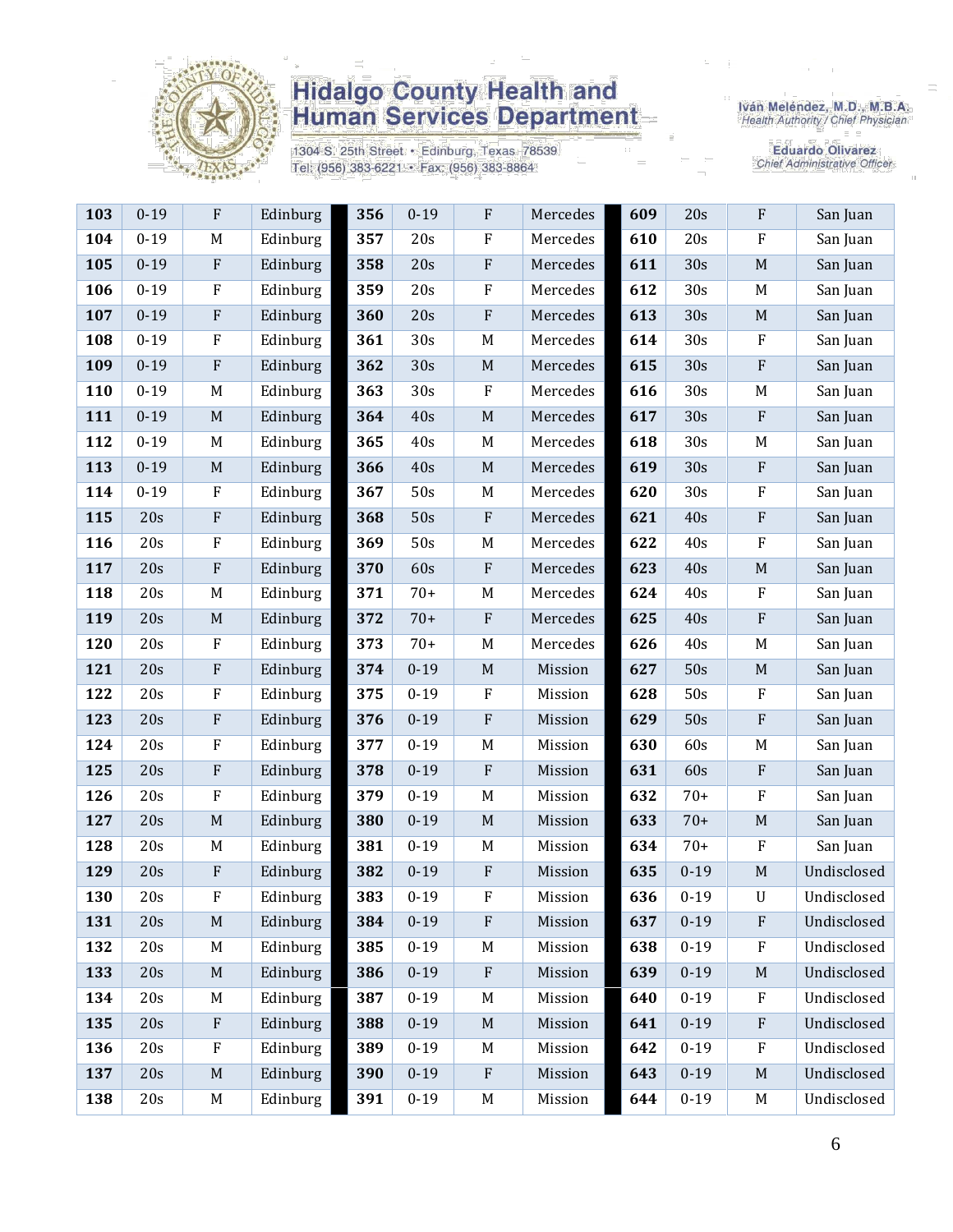

1304 S. 25th Street · Edinburg, Texas 78539 Tel: (956) 383-6221 · Fax: (956) 383-8864

Iván Meléndez, M.D., M.B.A.<br>Health Authority / Chief Physician

| 139 | 20s | ${\bf F}$                 | Edinburg | 392 | $0 - 19$ | $\mathbf M$      | Mission | 645 | $0 - 19$ | $\rm F$          | Undisclosed |
|-----|-----|---------------------------|----------|-----|----------|------------------|---------|-----|----------|------------------|-------------|
| 140 | 20s | ${\bf F}$                 | Edinburg | 393 | $0 - 19$ | M                | Mission | 646 | $0 - 19$ | $\rm F$          | Undisclosed |
| 141 | 20s | ${\bf F}$                 | Edinburg | 394 | $0 - 19$ | ${\bf F}$        | Mission | 647 | $0 - 19$ | M                | Undisclosed |
| 142 | 20s | M                         | Edinburg | 395 | $0 - 19$ | ${\bf F}$        | Mission | 648 | $0 - 19$ | M                | Undisclosed |
| 143 | 20s | $\mathbf M$               | Edinburg | 396 | $0 - 19$ | ${\bf F}$        | Mission | 649 | $0 - 19$ | $\rm F$          | Undisclosed |
| 144 | 20s | ${\bf F}$                 | Edinburg | 397 | $0 - 19$ | ${\bf F}$        | Mission | 650 | $0 - 19$ | $\rm F$          | Undisclosed |
| 145 | 20s | ${\bf F}$                 | Edinburg | 398 | $0 - 19$ | M                | Mission | 651 | $0 - 19$ | $\rm F$          | Undisclosed |
| 146 | 30s | $\rm F$                   | Edinburg | 399 | $0 - 19$ | $\rm F$          | Mission | 652 | $0 - 19$ | $\rm F$          | Undisclosed |
| 147 | 30s | ${\bf F}$                 | Edinburg | 400 | $0 - 19$ | $\mathbf M$      | Mission | 653 | $0 - 19$ | $\mathbf M$      | Undisclosed |
| 148 | 30s | F                         | Edinburg | 401 | $0 - 19$ | $\mathbf F$      | Mission | 654 | $0 - 19$ | M                | Undisclosed |
| 149 | 30s | ${\bf F}$                 | Edinburg | 402 | $0 - 19$ | $\mathbf M$      | Mission | 655 | $0 - 19$ | M                | Undisclosed |
| 150 | 30s | M                         | Edinburg | 403 | $0 - 19$ | $\rm F$          | Mission | 656 | $0 - 19$ | M                | Undisclosed |
| 151 | 30s | $\mathbf M$               | Edinburg | 404 | $0 - 19$ | ${\bf F}$        | Mission | 657 | 20s      | $\mathbf{F}$     | Undisclosed |
| 152 | 30s | ${\bf F}$                 | Edinburg | 405 | $0 - 19$ | $\boldsymbol{F}$ | Mission | 658 | 20s      | $\boldsymbol{F}$ | Undisclosed |
| 153 | 30s | $\mathbf M$               | Edinburg | 406 | $0 - 19$ | ${\bf F}$        | Mission | 659 | 20s      | M                | Undisclosed |
| 154 | 30s | ${\bf F}$                 | Edinburg | 407 | $0 - 19$ | M                | Mission | 660 | 20s      | M                | Undisclosed |
| 155 | 30s | $\mathbf M$               | Edinburg | 408 | $0 - 19$ | $\mathbf M$      | Mission | 661 | 20s      | M                | Undisclosed |
| 156 | 30s | M                         | Edinburg | 409 | $0 - 19$ | M                | Mission | 662 | 20s      | M                | Undisclosed |
| 157 | 30s | ${\bf F}$                 | Edinburg | 410 | $0 - 19$ | $\mathbf M$      | Mission | 663 | 20s      | $\rm F$          | Undisclosed |
| 158 | 30s | M                         | Edinburg | 411 | $0 - 19$ | $M_{\odot}$      | Mission | 664 | 20s      | M                | Undisclosed |
| 159 | 30s | ${\bf F}$                 | Edinburg | 412 | $0 - 19$ | $\mathbf M$      | Mission | 665 | 20s      | $\rm F$          | Undisclosed |
| 160 | 30s | M                         | Edinburg | 413 | $0 - 19$ | $M_{\odot}$      | Mission | 666 | 20s      | M                | Undisclosed |
| 161 | 30s | $\mathbf M$               | Edinburg | 414 | $0 - 19$ | $\mathbf M$      | Mission | 667 | 20s      | $\rm F$          | Undisclosed |
| 162 | 30s | M                         | Edinburg | 415 | $0 - 19$ | M                | Mission | 668 | 20s      | $\rm F$          | Undisclosed |
| 163 | 30s | ${\bf F}$                 | Edinburg | 416 | $0 - 19$ | ${\bf F}$        | Mission | 669 | 20s      | M                | Undisclosed |
| 164 | 30s | ${\bf F}$                 | Edinburg | 417 | $0 - 19$ | ${\bf F}$        | Mission | 670 | 20s      | M                | Undisclosed |
| 165 | 30s | ${\bf F}$                 | Edinburg | 418 | $0 - 19$ | $\mathbf M$      | Mission | 671 | 30s      | $\mathbf{F}$     | Undisclosed |
| 166 | 30s | ${\bf F}$                 | Edinburg | 419 | $0 - 19$ | M                | Mission | 672 | 30s      | ${\bf F}$        | Undisclosed |
| 167 | 30s | ${\bf F}$                 | Edinburg | 420 | $0 - 19$ | $\mathbf M$      | Mission | 673 | 30s      | $\mathbf{F}$     | Undisclosed |
| 168 | 30s | ${\bf F}$                 | Edinburg | 421 | $0 - 19$ | ${\bf F}$        | Mission | 674 | 30s      | M                | Undisclosed |
| 169 | 30s | ${\bf F}$                 | Edinburg | 422 | $0 - 19$ | $\mathbf M$      | Mission | 675 | 30s      | M                | Undisclosed |
| 170 | 30s | M                         | Edinburg | 423 | $0 - 19$ | $\rm F$          | Mission | 676 | 30s      | $\rm F$          | Undisclosed |
| 171 | 30s | $\boldsymbol{\mathrm{F}}$ | Edinburg | 424 | $0 - 19$ | $\mathbf M$      | Mission | 677 | 30s      | $\rm F$          | Undisclosed |
| 172 | 40s | M                         | Edinburg | 425 | 20s      | $\rm F$          | Mission | 678 | 40s      | M                | Undisclosed |
| 173 | 40s | M                         | Edinburg | 426 | 20s      | $\mathbf M$      | Mission | 679 | 40s      | $\mathbf{F}$     | Undisclosed |
| 174 | 40s | $M_{\odot}$               | Edinburg | 427 | 20s      | ${\bf F}$        | Mission | 680 | 40s      | M                | Undisclosed |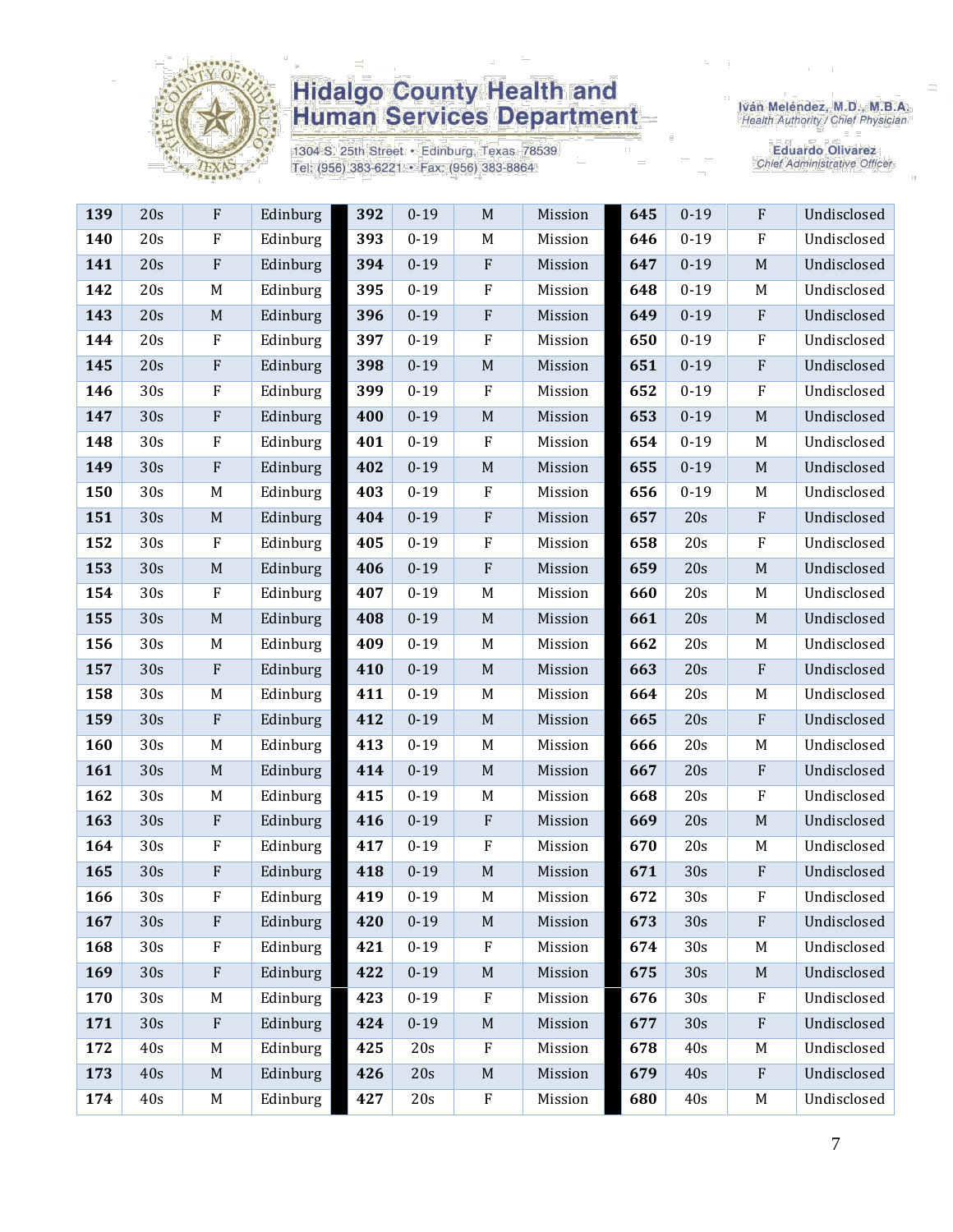

1304 S. 25th Street · Edinburg, Texas 78539 Tel: (956) 383-6221 · Fax: (956) 383-8864

Iván Meléndez, M.D., M.B.A.<br>Health Authority / Chief Physician

| 175 | 40s | $\mathbf M$               | Edinburg | 428 | 20s | F                         | Mission | 681 | 40s      | $\mathbf{F}$ | Undisclosed |
|-----|-----|---------------------------|----------|-----|-----|---------------------------|---------|-----|----------|--------------|-------------|
| 176 | 40s | ${\bf F}$                 | Edinburg | 429 | 20s | $\rm F$                   | Mission | 682 | 40s      | $\rm F$      | Undisclosed |
| 177 | 40s | ${\bf F}$                 | Edinburg | 430 | 20s | $\rm F$                   | Mission | 683 | 40s      | M            | Undisclosed |
| 178 | 40s | F                         | Edinburg | 431 | 20s | $\mathbf F$               | Mission | 684 | 40s      | M            | Undisclosed |
| 179 | 40s | ${\bf F}$                 | Edinburg | 432 | 20s | $\rm F$                   | Mission | 685 | 40s      | ${\bf F}$    | Undisclosed |
| 180 | 40s | $\mathbf M$               | Edinburg | 433 | 20s | $\rm F$                   | Mission | 686 | 40s      | M            | Undisclosed |
| 181 | 40s | $\boldsymbol{\mathrm{F}}$ | Edinburg | 434 | 20s | $\mathbf M$               | Mission | 687 | 50s      | M            | Undisclosed |
| 182 | 40s | $\rm F$                   | Edinburg | 435 | 20s | $M_{\rm}$                 | Mission | 688 | 50s      | $\rm F$      | Undisclosed |
| 183 | 40s | ${\bf F}$                 | Edinburg | 436 | 20s | $\rm F$                   | Mission | 689 | 50s      | $\mathbf M$  | Undisclosed |
| 184 | 40s | F                         | Edinburg | 437 | 20s | $\mathbf F$               | Mission | 690 | 50s      | M            | Undisclosed |
| 185 | 40s | ${\bf F}$                 | Edinburg | 438 | 20s | $\rm F$                   | Mission | 691 | 50s      | $\rm F$      | Undisclosed |
| 186 | 40s | M                         | Edinburg | 439 | 20s | $\rm F$                   | Mission | 692 | 50s      | $\rm F$      | Undisclosed |
| 187 | 40s | ${\bf F}$                 | Edinburg | 440 | 20s | $\rm F$                   | Mission | 693 | 50s      | ${\bf F}$    | Undisclosed |
| 188 | 40s | ${\bf F}$                 | Edinburg | 441 | 20s | M                         | Mission | 694 | 50s      | $\rm F$      | Undisclosed |
| 189 | 40s | $\mathbf M$               | Edinburg | 442 | 30s | $\mathbf M$               | Mission | 695 | 50s      | $\rm F$      | Undisclosed |
| 190 | 40s | $\rm F$                   | Edinburg | 443 | 30s | $\rm F$                   | Mission | 696 | 60s      | $\rm F$      | Undisclosed |
| 191 | 40s | ${\bf F}$                 | Edinburg | 444 | 30s | $\rm F$                   | Mission | 697 | 60s      | $\mathbf M$  | Undisclosed |
| 192 | 40s | $\rm F$                   | Edinburg | 445 | 30s | $\mathbf F$               | Mission | 698 | 60s      | M            | Undisclosed |
| 193 | 40s | ${\bf F}$                 | Edinburg | 446 | 30s | $\rm F$                   | Mission | 699 | 60s      | ${\bf F}$    | Undisclosed |
| 194 | 40s | ${\bf F}$                 | Edinburg | 447 | 30s | $\rm F$                   | Mission | 700 | 60s      | $\rm F$      | Undisclosed |
| 195 | 40s | $\mathbf M$               | Edinburg | 448 | 30s | $\mathbf M$               | Mission | 701 | 60s      | $\rm F$      | Undisclosed |
| 196 | 50s | $\mathbf{F}$              | Edinburg | 449 | 30s | $M_{\rm}$                 | Mission | 702 | 60s      | $\rm F$      | Undisclosed |
| 197 | 50s | ${\bf F}$                 | Edinburg | 450 | 30s | $\rm F$                   | Mission | 703 | 60s      | ${\bf F}$    | Undisclosed |
| 198 | 50s | F                         | Edinburg | 451 | 30s | $\mathbf F$               | Mission | 704 | 60s      | $\rm F$      | Undisclosed |
| 199 | 50s | $\mathbf M$               | Edinburg | 452 | 30s | $\mathbf M$               | Mission | 705 | 60s      | $\mathbf M$  | Undisclosed |
| 200 | 50s | ${\bf F}$                 | Edinburg | 453 | 30s | $\rm F$                   | Mission | 706 | 60s      | M            | Undisclosed |
| 201 | 50s | F                         | Edinburg | 454 | 30s | $\boldsymbol{\mathrm{F}}$ | Mission | 707 | $70+$    | ${\bf F}$    | Undisclosed |
| 202 | 50s | F                         | Edinburg | 455 | 30s | $\boldsymbol{\mathrm{F}}$ | Mission | 708 | $70+$    | M            | Undisclosed |
| 203 | 50s | F                         | Edinburg | 456 | 30s | ${\bf F}$                 | Mission | 709 | $70+$    | M            | Undisclosed |
| 204 | 50s | M                         | Edinburg | 457 | 30s | ${\bf F}$                 | Mission | 710 | $70+$    | M            | Undisclosed |
| 205 | 50s | $\boldsymbol{\mathrm{F}}$ | Edinburg | 458 | 30s | $\rm F$                   | Mission | 711 | $70+$    | M            | Undisclosed |
| 206 | 50s | ${\bf F}$                 | Edinburg | 459 | 30s | ${\bf F}$                 | Mission | 712 | $70+$    | $\mathbf{F}$ | Undisclosed |
| 207 | 50s | $\mathbf M$               | Edinburg | 460 | 30s | $\rm F$                   | Mission | 713 | $0 - 19$ | $\rm F$      | Weslaco     |
| 208 | 50s | F                         | Edinburg | 461 | 30s | $\rm F$                   | Mission | 714 | $0 - 19$ | M            | Weslaco     |
| 209 | 50s | $\boldsymbol{\mathrm{F}}$ | Edinburg | 462 | 30s | $\rm F$                   | Mission | 715 | $0 - 19$ | M            | Weslaco     |
| 210 | 50s | ${\bf F}$                 | Edinburg | 463 | 40s | M                         | Mission | 716 | $0 - 19$ | M            | Weslaco     |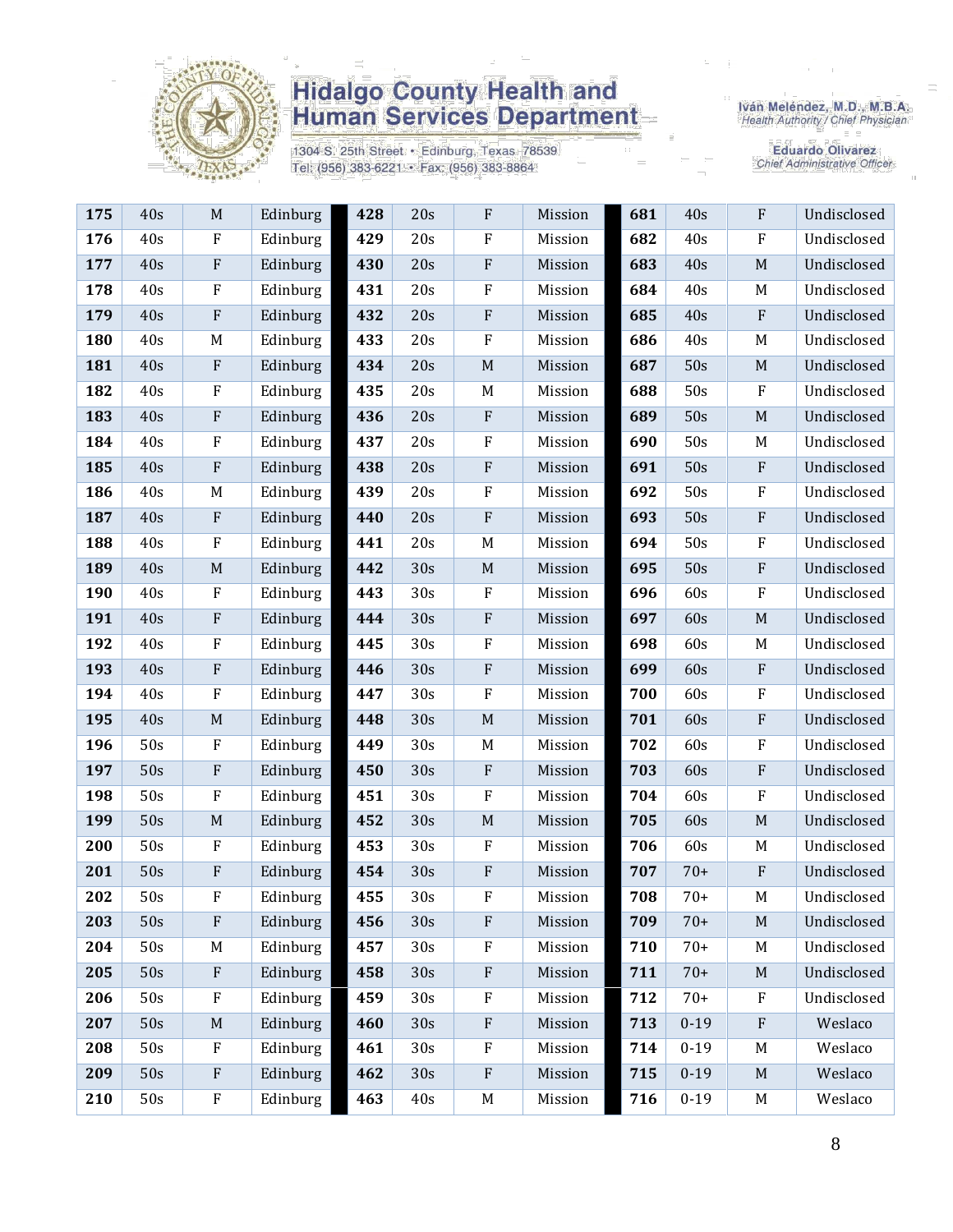

1304 S. 25th Street · Edinburg, Texas 78539 Tel: (956) 383-6221 · Fax: (956) 383-8864

Iván Meléndez, M.D., M.B.A.<br>Health Authority / Chief Physician

| 211 | 50s      | F                         | Edinburg | 464 | 40s | ${\bf F}$                 | Mission | 717 | $0 - 19$ | ${\bf F}$    | Weslaco |
|-----|----------|---------------------------|----------|-----|-----|---------------------------|---------|-----|----------|--------------|---------|
| 212 | 60s      | M                         | Edinburg | 465 | 40s | $\rm F$                   | Mission | 718 | $0 - 19$ | M            | Weslaco |
| 213 | 60s      | $\boldsymbol{\mathrm{F}}$ | Edinburg | 466 | 40s | $\mathbf M$               | Mission | 719 | $0 - 19$ | $\mathbf M$  | Weslaco |
| 214 | 60s      | M                         | Edinburg | 467 | 40s | M                         | Mission | 720 | $0 - 19$ | $\rm F$      | Weslaco |
| 215 | 60s      | $\mathbf M$               | Edinburg | 468 | 40s | ${\bf F}$                 | Mission | 721 | $0 - 19$ | $\mathbf M$  | Weslaco |
| 216 | 60s      | ${\bf F}$                 | Edinburg | 469 | 40s | $\mathbf M$               | Mission | 722 | $0 - 19$ | M            | Weslaco |
| 217 | 60s      | ${\bf F}$                 | Edinburg | 470 | 40s | $\mathbf M$               | Mission | 723 | $0 - 19$ | $\rm F$      | Weslaco |
| 218 | 60s      | M                         | Edinburg | 471 | 40s | $M_{\rm}$                 | Mission | 724 | $0 - 19$ | M            | Weslaco |
| 219 | 60s      | $\boldsymbol{\mathrm{F}}$ | Edinburg | 472 | 40s | $\mathbf M$               | Mission | 725 | $0 - 19$ | $\mathbf M$  | Weslaco |
| 220 | $70+$    | $\rm F$                   | Edinburg | 473 | 40s | $\rm F$                   | Mission | 726 | $0 - 19$ | $\mathbf{F}$ | Weslaco |
| 221 | $70+$    | ${\bf F}$                 | Edinburg | 474 | 40s | $\rm F$                   | Mission | 727 | $0 - 19$ | $\mathbf M$  | Weslaco |
| 222 | $70+$    | M                         | Edinburg | 475 | 40s | $\mathbf M$               | Mission | 728 | $0 - 19$ | $\rm F$      | Weslaco |
| 223 | $70+$    | ${\bf F}$                 | Edinburg | 476 | 40s | $\mathbf M$               | Mission | 729 | 20s      | ${\bf F}$    | Weslaco |
| 224 | $70+$    | ${\bf F}$                 | Edinburg | 477 | 40s | $\rm F$                   | Mission | 730 | 20s      | M            | Weslaco |
| 225 | $70+$    | $\mathbf M$               | Edinburg | 478 | 40s | $\mathbf M$               | Mission | 731 | 20s      | $\mathbf M$  | Weslaco |
| 226 | $70+$    | M                         | Edinburg | 479 | 40s | $\rm F$                   | Mission | 732 | 30s      | $\rm F$      | Weslaco |
| 227 | $70+$    | $\mathbf M$               | Edinburg | 480 | 40s | $\rm F$                   | Mission | 733 | 30s      | ${\bf F}$    | Weslaco |
| 228 | $70+$    | M                         | Edinburg | 481 | 40s | $\rm F$                   | Mission | 734 | 30s      | M            | Weslaco |
| 229 | $0 - 19$ | ${\bf F}$                 | Hidalgo  | 482 | 40s | $\mathbf M$               | Mission | 735 | 30s      | ${\bf F}$    | Weslaco |
| 230 | 20s      | $\mathbf M$               | Hidalgo  | 483 | 40s | $\rm F$                   | Mission | 736 | 30s      | $\rm F$      | Weslaco |
| 231 | 20s      | $\mathbf M$               | Hidalgo  | 484 | 40s | $\mathbf M$               | Mission | 737 | 30s      | $\mathbf M$  | Weslaco |
| 232 | 20s      | M                         | Hidalgo  | 485 | 50s | $\rm F$                   | Mission | 738 | 30s      | M            | Weslaco |
| 233 | 20s      | ${\bf F}$                 | Hidalgo  | 486 | 50s | $\rm F$                   | Mission | 739 | 40s      | $\rm F$      | Weslaco |
| 234 | 30s      | M                         | Hidalgo  | 487 | 50s | $\rm F$                   | Mission | 740 | 40s      | $\rm F$      | Weslaco |
| 235 | 30s      | $\mathbf M$               | Hidalgo  | 488 | 50s | $\rm F$                   | Mission | 741 | 40s      | $\rm F$      | Weslaco |
| 236 | 40s      | M                         | Hidalgo  | 489 | 50s | M                         | Mission | 742 | 40s      | M            | Weslaco |
| 237 | 60s      | $\mathbf M$               | Hidalgo  | 490 | 50s | $\rm F$                   | Mission | 743 | 50s      | $\rm F$      | Weslaco |
| 238 | $0 - 19$ | M                         | McAllen  | 491 | 50s | M                         | Mission | 744 | 50s      | F            | Weslaco |
| 239 | $0 - 19$ | F                         | McAllen  | 492 | 50s | $\mathbf M$               | Mission | 745 | 50s      | ${\bf F}$    | Weslaco |
| 240 | $0 - 19$ | F                         | McAllen  | 493 | 50s | M                         | Mission | 746 | 50s      | F            | Weslaco |
| 241 | $0 - 19$ | $\mathbf M$               | McAllen  | 494 | 50s | $M_{\odot}$               | Mission | 747 | 50s      | $\rm F$      | Weslaco |
| 242 | $0 - 19$ | $\boldsymbol{\mathrm{F}}$ | McAllen  | 495 | 50s | $\rm F$                   | Mission | 748 | 50s      | $\rm F$      | Weslaco |
| 243 | $0-19$   | M                         | McAllen  | 496 | 50s | $\rm F$                   | Mission | 749 | 50s      | ${\bf F}$    | Weslaco |
| 244 | $0 - 19$ | M                         | McAllen  | 497 | 50s | $\boldsymbol{\mathrm{F}}$ | Mission | 750 | 50s      | $\rm F$      | Weslaco |
| 245 | $0 - 19$ | $\mathbf{F}$              | McAllen  | 498 | 50s | $\boldsymbol{\mathrm{F}}$ | Mission | 751 | 60s      | $M_{\odot}$  | Weslaco |
| 246 | $0 - 19$ | ${\bf F}$                 | McAllen  | 499 | 50s | $\mathbf M$               | Mission | 752 | 60s      | ${\bf F}$    | Weslaco |